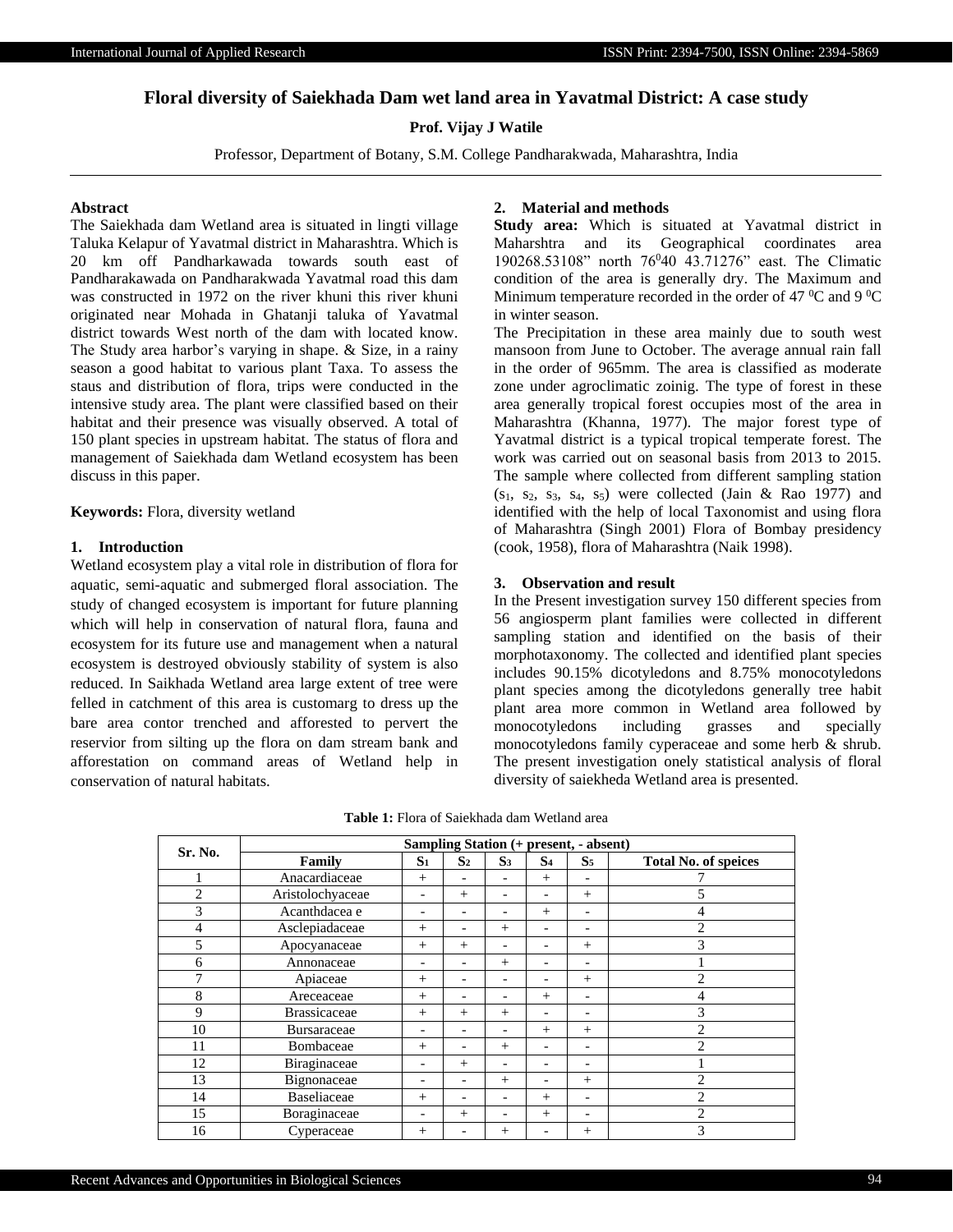| $\overline{17}$ | Casuarinaceae    | $\! + \!\!\!\!$                  | $\overline{\phantom{0}}$ | $\! + \!\!\!\!$          | $\! + \!\!\!\!$              | $\! + \!\!\!\!$          | $\overline{4}$          |
|-----------------|------------------|----------------------------------|--------------------------|--------------------------|------------------------------|--------------------------|-------------------------|
| 18              | Commelinaceae    | $\overline{a}$                   |                          |                          | $\ddot{}$                    | $\overline{a}$           | 1                       |
| 19              | Cactaceae        | $^{+}$                           |                          | $\overline{\phantom{0}}$ | $\ddot{+}$                   | $\qquad \qquad \Box$     | $\overline{2}$          |
| $\overline{20}$ | Cucurbitaceae    | $\overline{\phantom{a}}$         | $^{+}$                   | $^{+}$                   | $\overline{a}$               | $^{+}$                   | $\overline{3}$          |
| 21              | Ceasalpinaceae   | $^{+}$                           | $\equiv$                 | $\ddot{}$                | $+$                          | $\ddot{}$                | $\overline{4}$          |
| 22              | Combrataceae     | $\overline{\phantom{a}}$         | $^{+}$                   | $\overline{\phantom{0}}$ | $^{+}$                       | $^{+}$                   | 3                       |
| $\overline{23}$ | capparaceae      | $\overline{\phantom{a}}$         | $\overline{\phantom{m}}$ | $^{+}$                   | $\overline{\phantom{0}}$     | $\ddot{}$                | $\overline{2}$          |
| 24              | celastraceae     | $^{+}$                           | $\overline{a}$           | $^{+}$                   | $\overline{a}$               | $^{+}$                   | $\overline{3}$          |
| $\overline{25}$ | Cuscutaceae      | $^{+}$                           | $\overline{\phantom{a}}$ | $\overline{\phantom{0}}$ | $\overline{\phantom{a}}$     | $\ddot{}$                | $\overline{2}$          |
| 26              | Chenopodiaceae   | $\overline{\phantom{a}}$         | $^{+}$                   | $^{+}$                   |                              | $^{+}$                   | $\overline{\mathbf{3}}$ |
| 27              | Elatirtaceae     |                                  |                          | $\ddot{}$                |                              | $\ddot{}$                | $\overline{2}$          |
| 28              | Eriocaulaceae    | $^{+}$                           | $\overline{\phantom{a}}$ | $\ddot{}$                | $\ddot{}$                    | $\ddot{}$                | $\overline{4}$          |
| 29              | Ebanaceae        | $\overline{\phantom{a}}$         | $^{+}$                   | $\frac{1}{2}$            | $\overline{a}$               | $^{+}$                   | $\overline{2}$          |
| 30              | Eupohorbiaceae   | $\! + \!\!\!\!$                  | $\overline{\phantom{a}}$ | $^{+}$                   |                              | $\boldsymbol{+}$         | $\overline{4}$          |
| 31              | Gentiniaceae     | $\overline{\phantom{a}}$         | $^{+}$                   | $\overline{\phantom{0}}$ | $\qquad \qquad +$            | $^{+}$                   | $\overline{3}$          |
| 32              | Hydrocharitaceae | $\begin{array}{c} + \end{array}$ | $\blacksquare$           | $\overline{\phantom{0}}$ | $^{+}$                       | $^{+}$                   | $\overline{3}$          |
| 33              | Inretiaceae      | $^{+}$                           | $\frac{1}{2}$            | $\overline{\phantom{0}}$ | $^{+}$                       | $\overline{a}$           | $\overline{2}$          |
| $\overline{34}$ | Liliaceae        | $\overline{\phantom{a}}$         | $\overline{\phantom{a}}$ | $^{+}$                   |                              | $\overline{a}$           | 1                       |
| $\overline{35}$ | Leminaceae       | $^{+}$                           | $\overline{\phantom{a}}$ | $\overline{a}$           | $\ddot{}$                    | $\overline{a}$           | $\overline{2}$          |
| 36              | Lythraceae       | $\overline{\phantom{a}}$         | $^{+}$                   | $\overline{a}$           | $\overline{a}$               | $^{+}$                   | $\overline{c}$          |
| 37              | Lecytridaceae    | $\overline{\phantom{a}}$         | $\overline{\phantom{a}}$ | $^{+}$                   | $\frac{1}{2}$                | $^{+}$                   | $\overline{c}$          |
| 38              | Longaniaceae     | $^{+}$                           | $\overline{\phantom{a}}$ | $\overline{\phantom{0}}$ | $^{+}$                       | $^{+}$                   | 3                       |
| 39              | Lamiaceae        | $^{+}$                           | $\qquad \qquad -$        | $^{+}$                   | $\ddot{}$                    | $\ddot{}$                | 5                       |
| 40              | Loranthaceae     | $^{+}$                           | $\frac{1}{2}$            | $^{+}$                   | $\overline{\phantom{a}}$     | $\overline{a}$           | $\overline{c}$          |
| 41              | Musaceae         | $+$                              | $\overline{\phantom{a}}$ | $\overline{a}$           | $+$                          | $\overline{a}$           | $\overline{3}$          |
| 42              | Molluginaceae    | $\overline{\phantom{0}}$         | $^{+}$                   | $\overline{\phantom{0}}$ | $\qquad \qquad \blacksquare$ | $^{+}$                   | $\overline{2}$          |
| 43              | Myrtaceae        | $\overline{a}$                   | $\overline{a}$           | $^{+}$                   |                              | $\overline{a}$           | $\overline{2}$          |
| 44              | Mimosaceae       | $^{+}$                           | $\overline{\phantom{a}}$ | $\overline{\phantom{0}}$ | $\ddot{}$                    | $\overline{\phantom{a}}$ | $\overline{2}$          |
| 45              | Myrtyniaceae     | $\overline{\phantom{a}}$         | $^{+}$                   | $^{+}$                   | $\overline{a}$               | $^{+}$                   | 5                       |
| 46              | Moringaceae      | $\overline{\phantom{a}}$         | $\overline{\phantom{a}}$ | $\! + \!\!\!\!$          | $\overline{\phantom{a}}$     | $\overline{\phantom{a}}$ | $\mathbf{2}$            |
| 47              | Meliaceae        | $\overline{\phantom{a}}$         | $\qquad \qquad -$        | $\overline{\phantom{0}}$ | $^{+}$                       | $\overline{\phantom{a}}$ | $\overline{2}$          |
| 48              | Malvaceae        | $^{+}$                           | $\equiv$                 | $^{+}$                   | $\overline{\phantom{a}}$     | $\overline{\phantom{a}}$ | $\overline{2}$          |
| 49              | Nyctaceae        | $\blacksquare$                   | $^{+}$                   | $\overline{a}$           | $\! + \!\!\!\!$              | $\overline{\phantom{a}}$ | $\overline{3}$          |
| 50              | archidaceae      | $^{+}$                           | $\overline{a}$           | $\overline{\phantom{0}}$ |                              | $^{+}$                   | $\overline{2}$          |
| 51              | Anagraceae       | $\overline{a}$                   | $^{+}$                   | $\overline{a}$           | $\ddot{}$                    | $\overline{a}$           | $\overline{2}$          |
| 52              | Poaceae          | $^{+}$                           | $\frac{1}{2}$            | $^{+}$                   | $\overline{a}$               | $^{+}$                   | $\overline{4}$          |
| 53              | Plumbaginaceae   | $\overline{\phantom{a}}$         | $^{+}$                   | $\overline{\phantom{a}}$ | $^{+}$                       | $\overline{\phantom{m}}$ | $\overline{c}$          |
| 54              | Polygonaceae     | $\overline{\phantom{a}}$         | $\blacksquare$           | $\! + \!\!\!\!$          | $\blacksquare$               | $\overline{\phantom{a}}$ | 1                       |
| 55              | Ramnaceae        | $^+$                             | $\overline{\phantom{a}}$ | $\overline{a}$           | $\frac{1}{2}$                | $\! + \!$                | $\sqrt{2}$              |
| $\overline{56}$ | Solanceae        | $\blacksquare$                   | $^{+}$                   | $\overline{\phantom{0}}$ | $^{+}$                       | $\overline{a}$           | $\overline{2}$          |